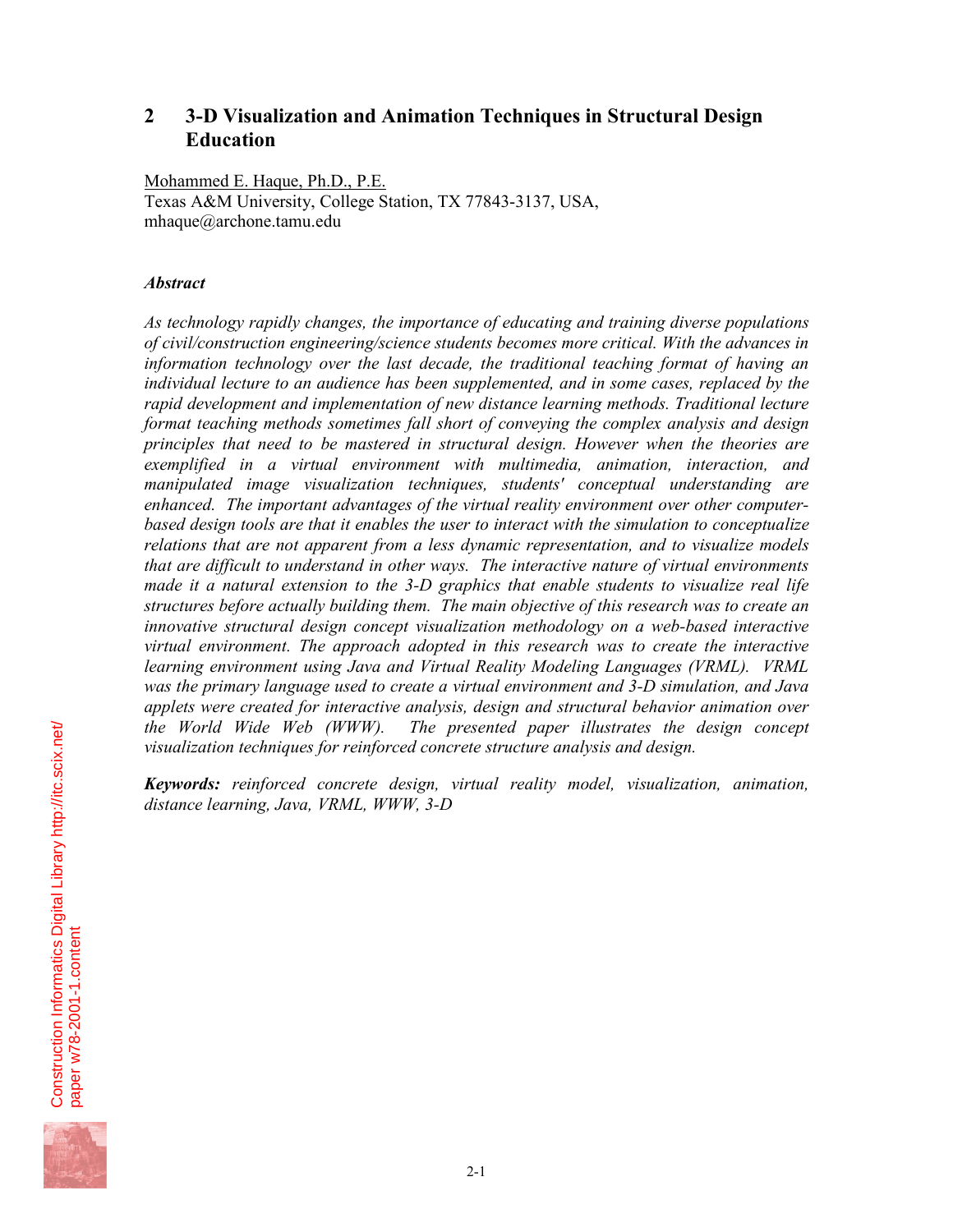#### **INTRODUCTION:**

The development of the World Wide Web (WWW) has led us to an unprecedented growth for the last ten years in access to information over the Internet. The Web-based learning environment offers many advantages including ease of use, quick access, low cost, available without the limitations of time or location, computer platform independent, and flexible in allowing students to control their learning pace. The current information technology allows us to develop student-centered virtual design studio that can be reached to a large student population via the web. The student-centered distance learning archetype include dynamic demonstration of theoretical engineering models allowing students to manipulate, experiment, and translate theories into real-world applications. According to Menn (Mann 1993) evaluation of the impact of different instructional media on student retention of subject matter, it was found 90% of students remember, if they do the experiments themselves even if only as a simulation. In other words, guided tutoring and computer simulations through studios/labs that are properly designed and implemented could revolutionize technological education. The computer-based simulation software enables students to experiment interactively with the fundamental theories and apply them using electronic devices. It provides instant and reliable feedback. According to Gokhale (Gokhale 1996), in situations where the objective of instruction is to learn the facts without application or transfer, method of instruction is not a significant factor. However, if the educational goal is for students to transfer and apply the knowledge to real-world problems, then simulation integration into the class structure is an effective learning strategy.

Structural design concept visualization whether in reinforced concrete or steel structure is a subject that depends on geometric and physical perception, and every effort should be made by educators to enhance this ability. This makes it an interesting challenge in an exciting area, requiring creativity and imagination as well as knowledge and systematic thinking. Although the classroom environment in Engineering and Construction Science is highly structured by the instructor, teaching students to be critical thinkers is essential in the virtual classroom of the future (Martin and Haque 2001). The workplace is not systematic and concise, but rather it is filled with ambiguous situations. The teacher-centered classroom denies the student the opportunity to more self-directed, autonomous, and creative. The distance-learning archetype can be best described as a dynamic creative autonomous learning environment. Often a virtual educational delivery system is used to facilitate distance learning rather than the ageold method of correspondence course curriculum. These virtual delivery systems (Hiebert 1999; Long et al. 2000; Murphee 1999; Phillips 1998) have similarities around the globe. These virtual delivery systems hold student autonomy and creativity as essential attributes. This paper demonstrates various web-based visualization techniques including virtual animation, simulation and navigation, which are valuables for teaching structural designs.

# **CONCEPT VISUALIZATION TECHNIQUES:**

The focal point of the structural design concept visualization approach is to assimilate the students' learning knowledge and behavior by providing individualized guidance and assessment tool. This includes (Haque et al. 2000):

- Structuring of the course material with respect to content.
- Presenting, modularizing and tailoring the presentation according to each student's level of competence.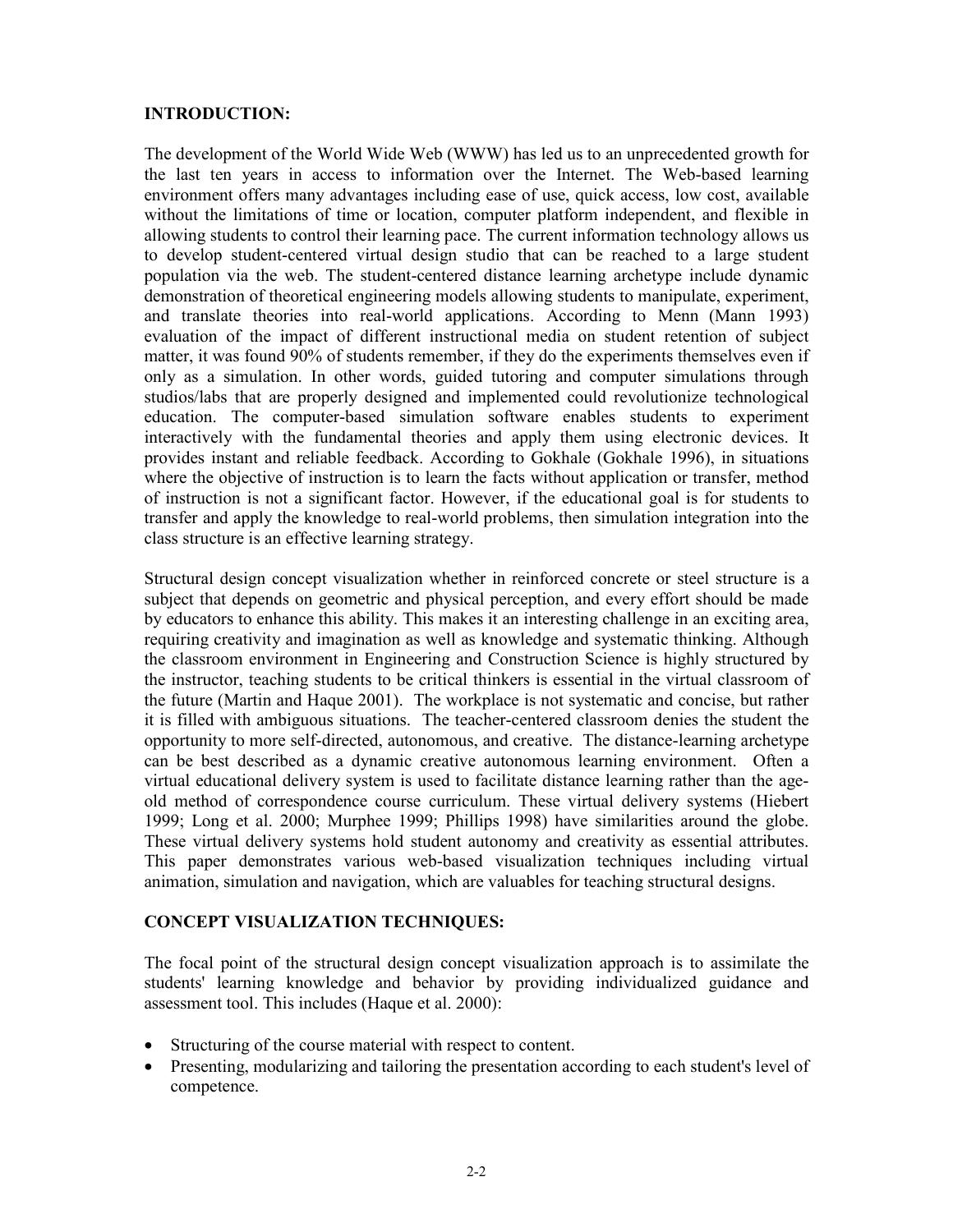- Identifying and utilizing the teaching strategies involved in the learning process. This involves the use of multimedia to enhance learning experience leading to increased motivation and better visualization and more learner participation.
- Accommodating a flexible interactive virtual design and navigation.

This paper demonstrates five concept visualization techniques/approaches and their developing means and methodologies that are used in reinforced concrete design course via the web, which are:

- 1. HTML Presentation
- 2. 3-D Visualization and Animation
- 3. Annotated versions of manipulated images
- 4. Interactive Animation/Simulation, and
- 5. Virtual Navigation

*HTML Presentation:* The intent of this module is to teach analysis and design concepts by providing an individualized guided and interactive personalized tailored course materials using various modes, such as PowerPoint slide presentation converted to HyperText Markup Language (HTML), and linked to other HTML files containing 2D/3D diagrams (Figure 1). The HyperText Markup Language (HTML) is the basic vehicle that delivers text information over the Internet. The author used various Web pages developing visual editors, including Microsoft's FrontPage2000, Word2000, and Macromedia Dreamweaver.



*2.1.1 Figure 1 A lecture note: T-Beam Design Principles in 3-D Visualization*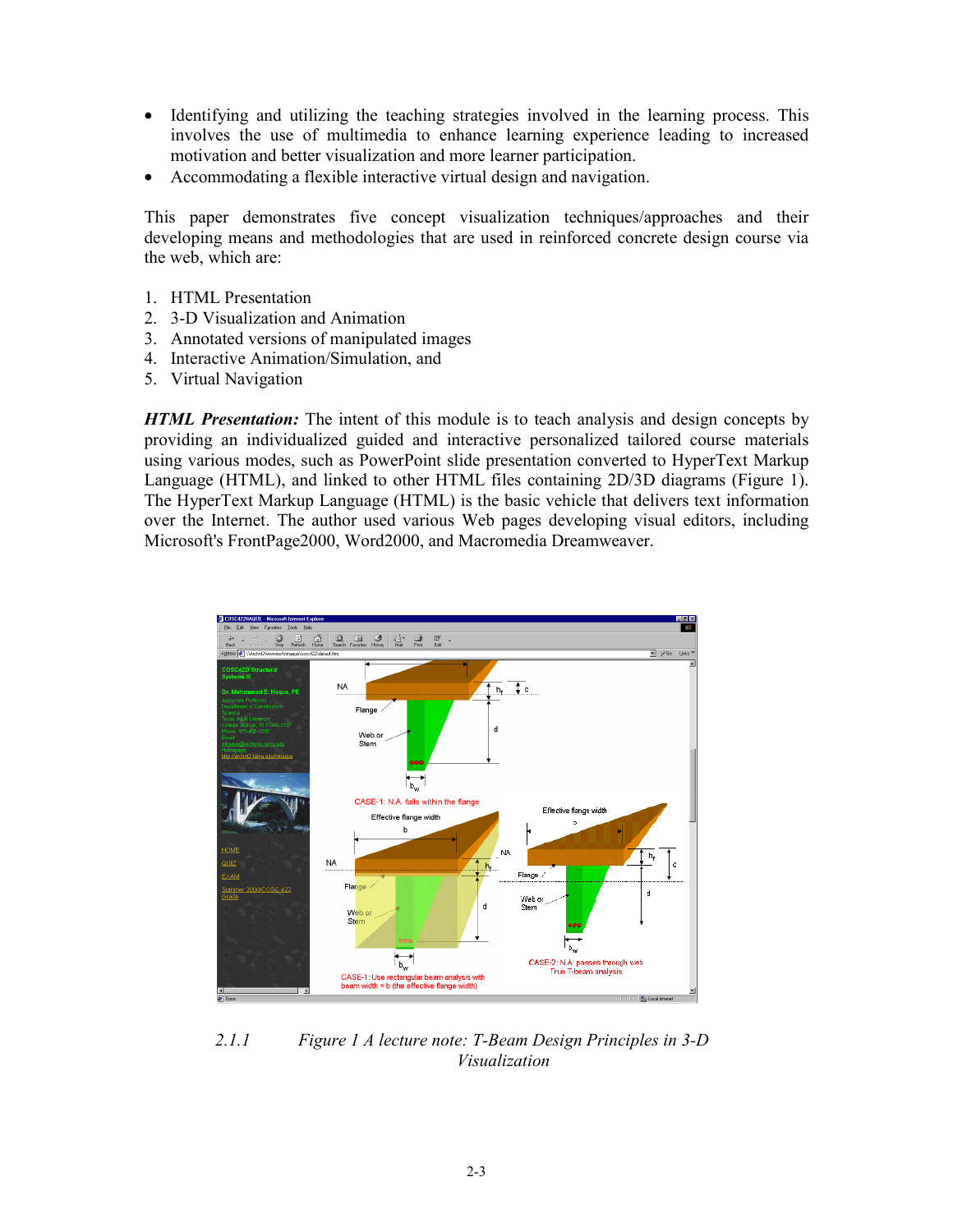*3-D Visualization and Animation:* This module provides students with a variety of visual techniques, such as digital images, 3D graphics, and animation. The author has created several Geographical Interchange Format (GIF) animations for beam flexure and shear. In GIF animation, several frames are displayed in a rapid succession, which creates the illusion of movement. Figure 2 shows a few GIF frames for shear failure animation. A series of frames were created and displayed in a rapid succession (using 0.25 to 0.5 second intervals) to create the illusion of beam shear crack propagation. This shear failure animation helps students to understand the theory behind the use of shear reinforcement (stirrups) in a reinforced concrete beam (Figure 3). GIF is the most important tool for bringing animation to the Web. The GIF animation files are small, which do not require any special plug-ins, and are easy to create. There are many software available for GIF animation, such as GIFmation, GifBuilder, GIF Construction, and ImageReady. The author also used Adobe Photoshop, Macromedia Flash and Freehand for creating images and animations. To open a Flash Player movie or animation in a browser, user must first open an HTML document, which in turn activates the Flash Player and runs the movie.



*Figure 2 A Few GIF Frames of Concrete Beam Shear Failure Animation* 



#### *Figure 3 Theory behind the shear reinfo*

*(Digital image from Northridge Collection, Earthquake Engineering Research Center,*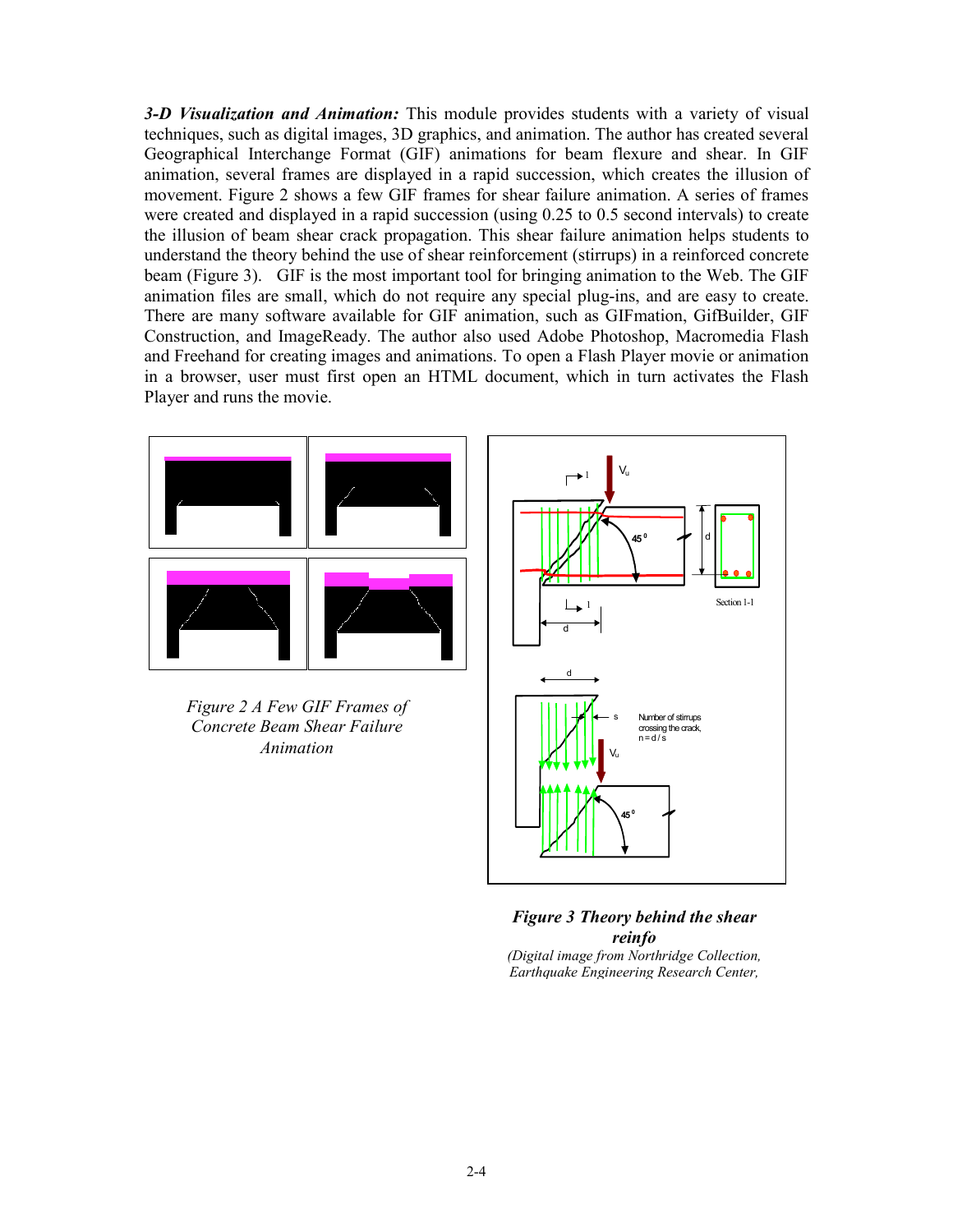*Annotated versions of manipulated images:* The manipulated images are powerful tools for teaching design courses. If a student has a difficulty with a complex problem, these annotated versions of manipulated images explicitly show the foundations of the design mechanics by breaking up the problem into their natural components, and showing the connectivity between those components. Before a subject topic is presented in its abstract form, students are shown a concrete representation of the problem. In order to demonstrate the mode of reinforced concrete failure behavior, digital annotated versions of manipulated images with power point subject presentation are appropriate. On top of a digital photograph, semi-transparent arrow signs, rotation signs, deformation signs, etc. can be easily added using Microsoft Word Draw commands, Adobe Photoshop software, and others. For examples, the arrow notations used in Figures 4-6 explain the shear failure and flexural/bending failures in a reinforced concrete structures respectively. Once the students see the real structural failures and try to understand the mechanics behind the failures with the help of manipulated images, their interest to learn the theories of structural designs grow many folds.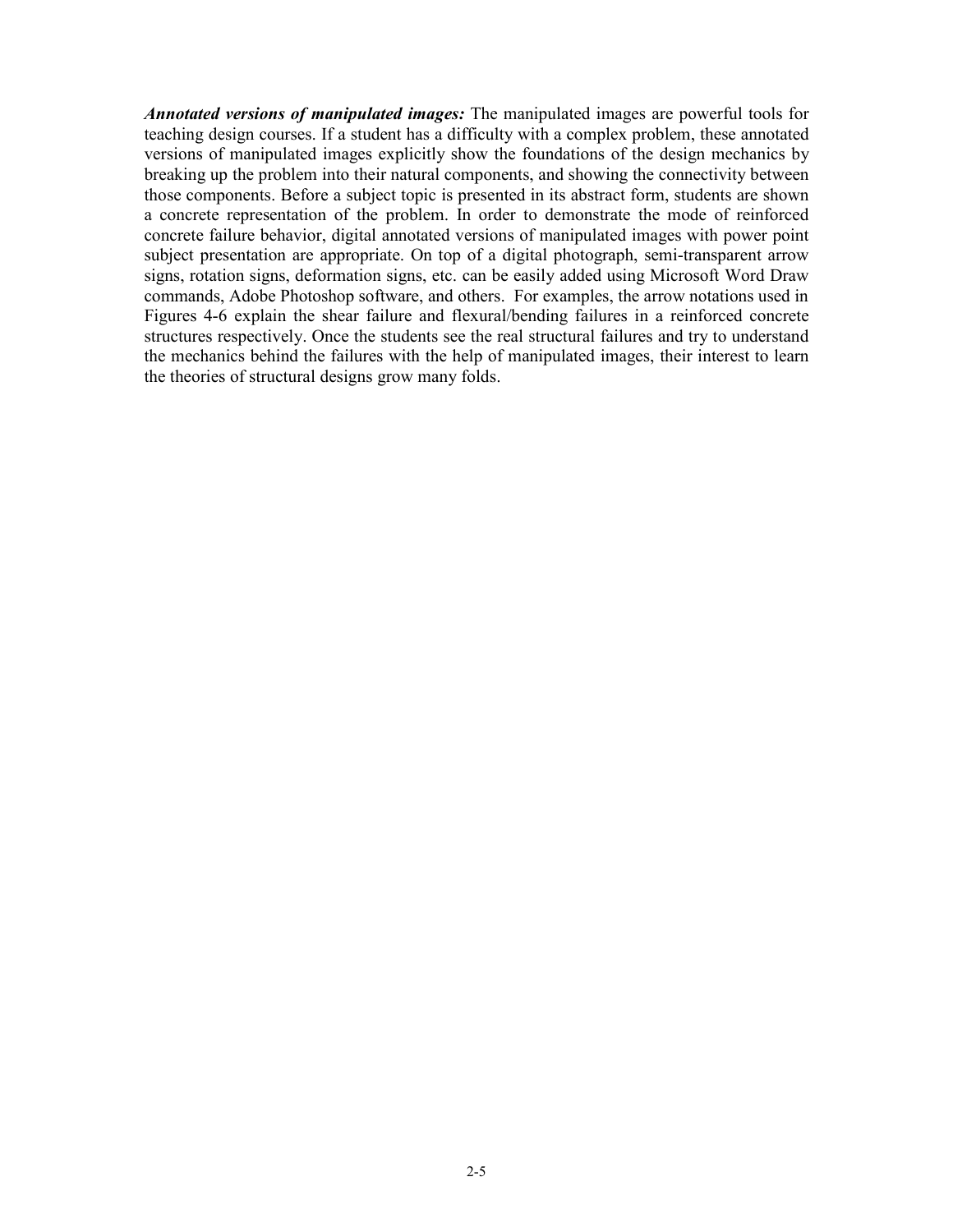

*Figure 4 Manipulated Image visualization for shear failure. (Digital images from Steinbrugge Collection, Earthquake Engineering Research Center, University of California, Berkeley)* 



*Figure 5. Manipulated Image visualization for flexural failure. (Digital image from Northridge Collection, Earthquake Engineering Research Center, University of California, Berkeley)*



*Figure 6. Structure's moment strength mechanism*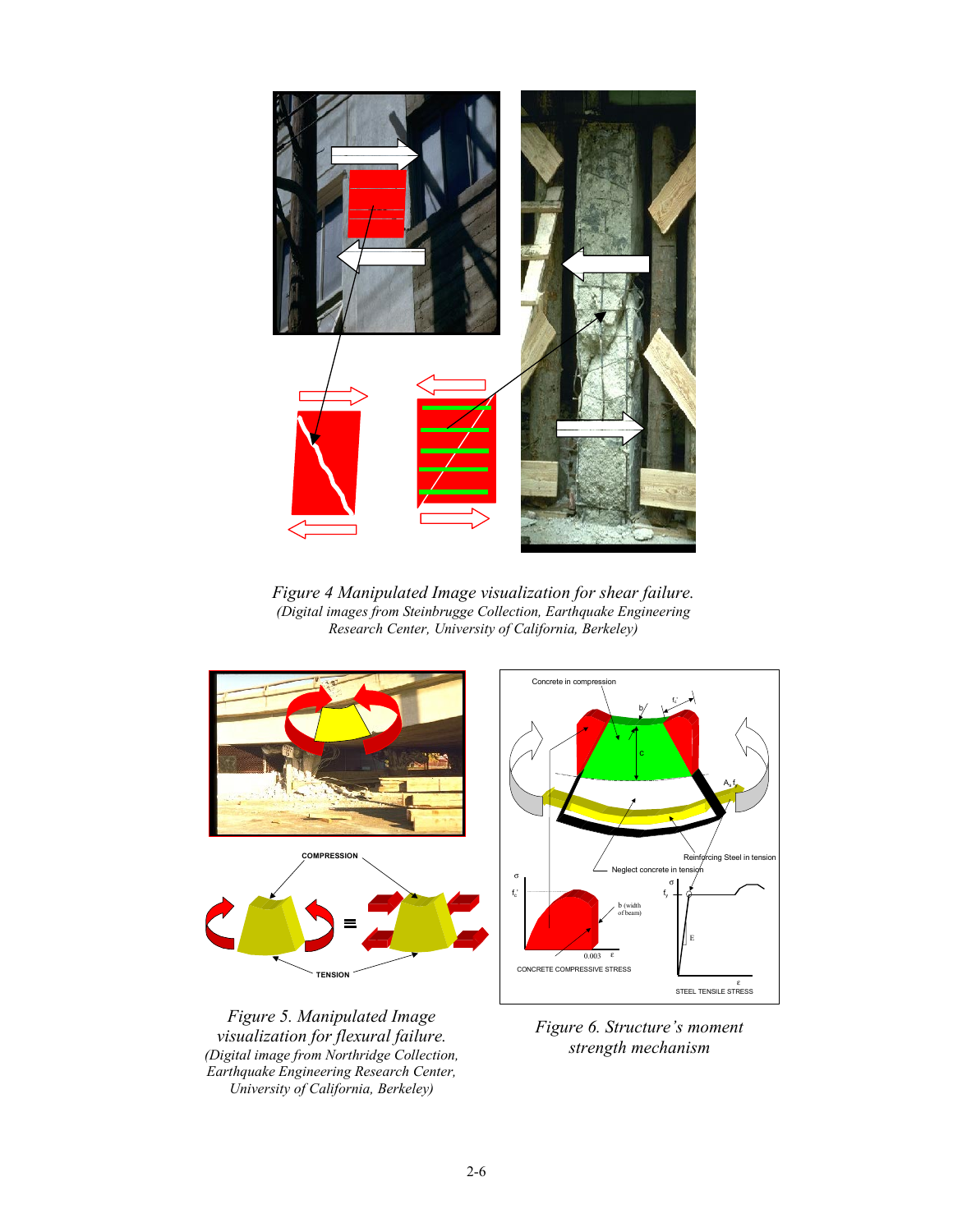**Interactive Animation/Simulation:** The dynamic virtual models can promote and support professor led motivational lectures as well as self-directed experiential learning activities. The conceptual principle adopted here for an example, is to reinforce students understanding of the behavior of concrete beams with the aid of simple structure such as simply supported beam with a point load on center of the beam. As the load is increased moment, deflection and shear forces changed. Figure 7 shows Java model screens (Haque, et al. 2000) where student is allowed to define the load and beam geometry values. Next the user can interact with the beam by varying the structural load using up and down arrow keys. Once the designed critical moment values are exceeded, animated sound of concrete cracking with message box and calculated stresses are displayed. Results such as beam deflection, bending moment and shear force values are also shown on each user interaction with loads. This critique feature is used to confirm user understanding of design loading. For running this model on a PC needs Java plug-ins, which are freely available in many web sites. In this module, to deliver the interactive content on the web, Java programming language was used because of its platform and operating system independence. The author has developed various analyses and design problems based Java applications using WebGAIN's Visual Cafe 4.0, and embedded them in HTML documents as applets, which can be run over the web. Visual Cafe is a visual Rapid Application Development (RAD) tool designed exclusively for Java programming language. It is a complete form-based development environment that provides a rich set of What-You-See-Is-What-You-Get (WYSIWYG) tools and components that enable the program developer to develop, debug, and deploy high-performance Web applets and stand-alone Java applications.



*Figure 7 Java based Interactive Beam Analysis Animation*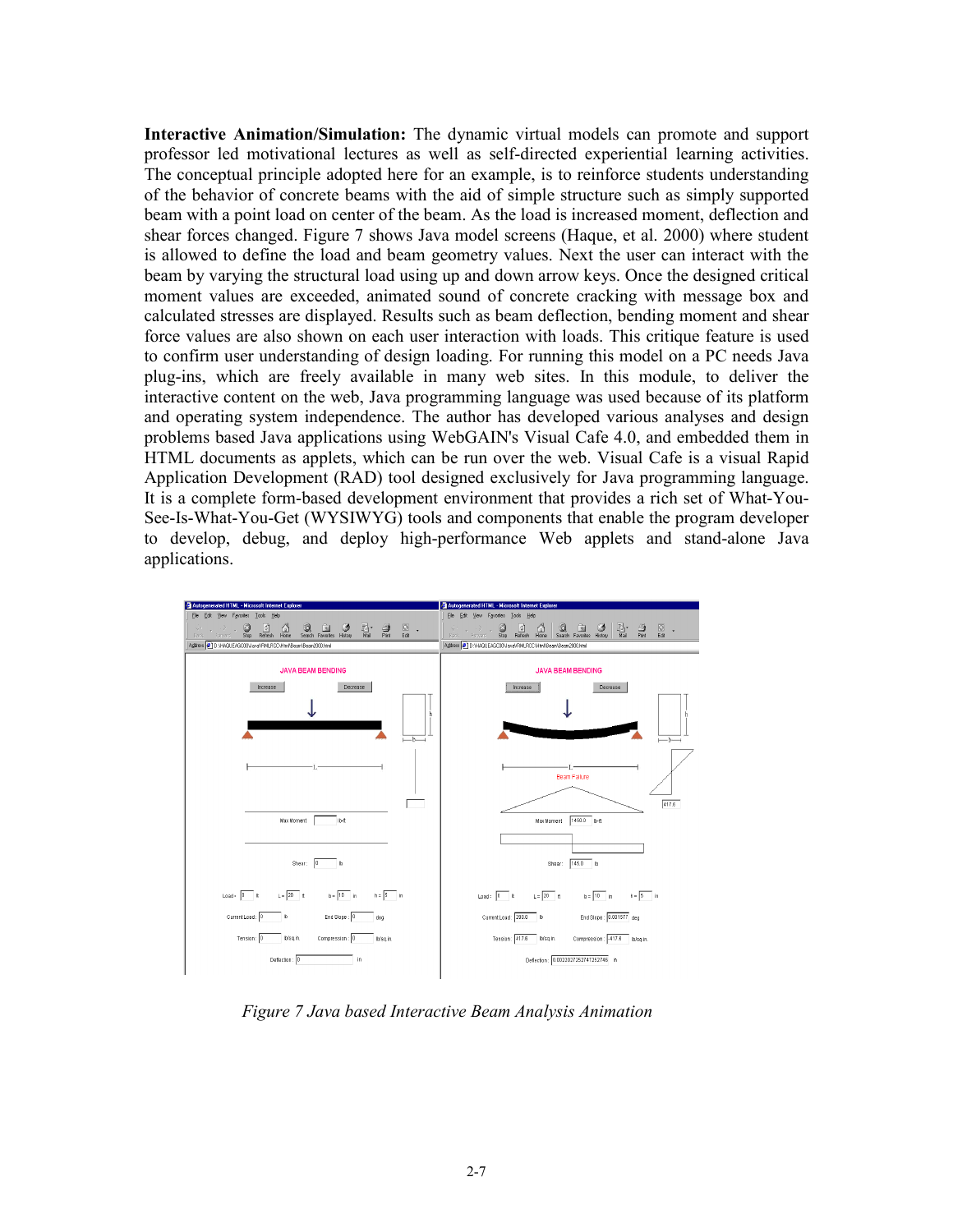**Virtual Navigation**: It is found that many of the current internet-based educational applications do not present 3D objects even though 3D visualization is essential in teaching most engineering design principles. The author strongly believes that if 3D objects can be presented on the Web and be interactively changed/navigated, it will be beneficial for the students' conceptual understanding on the topics. For example, the capabilities of VRML Model (Figure 8) include calculating number of reinforcing steels for simple structures such as rectangular beam and T-beam, generating the position of this reinforcement and plotting the 3-D navigational structures. Inputting beam dimensions and load information in a JavaScript based program, this generates the information in a VRML world file for view from any direction/angle and walk through the designed structures. It requires a web browser for interpreting standard HTML and JavaScript, such as Netscape or Internet Explorer, and a VRML browser such as Cosmo Player. In practice VRML is a text-based language, where objects are defined as geometries in this modeling language. The author used Silicon Graphics' Cosmo Worlds 2.0 to create the VRML files.



*Figure 8 Virtual Design Navigation - Rectangular Beam (Top) and T-Beam (Bottom)*